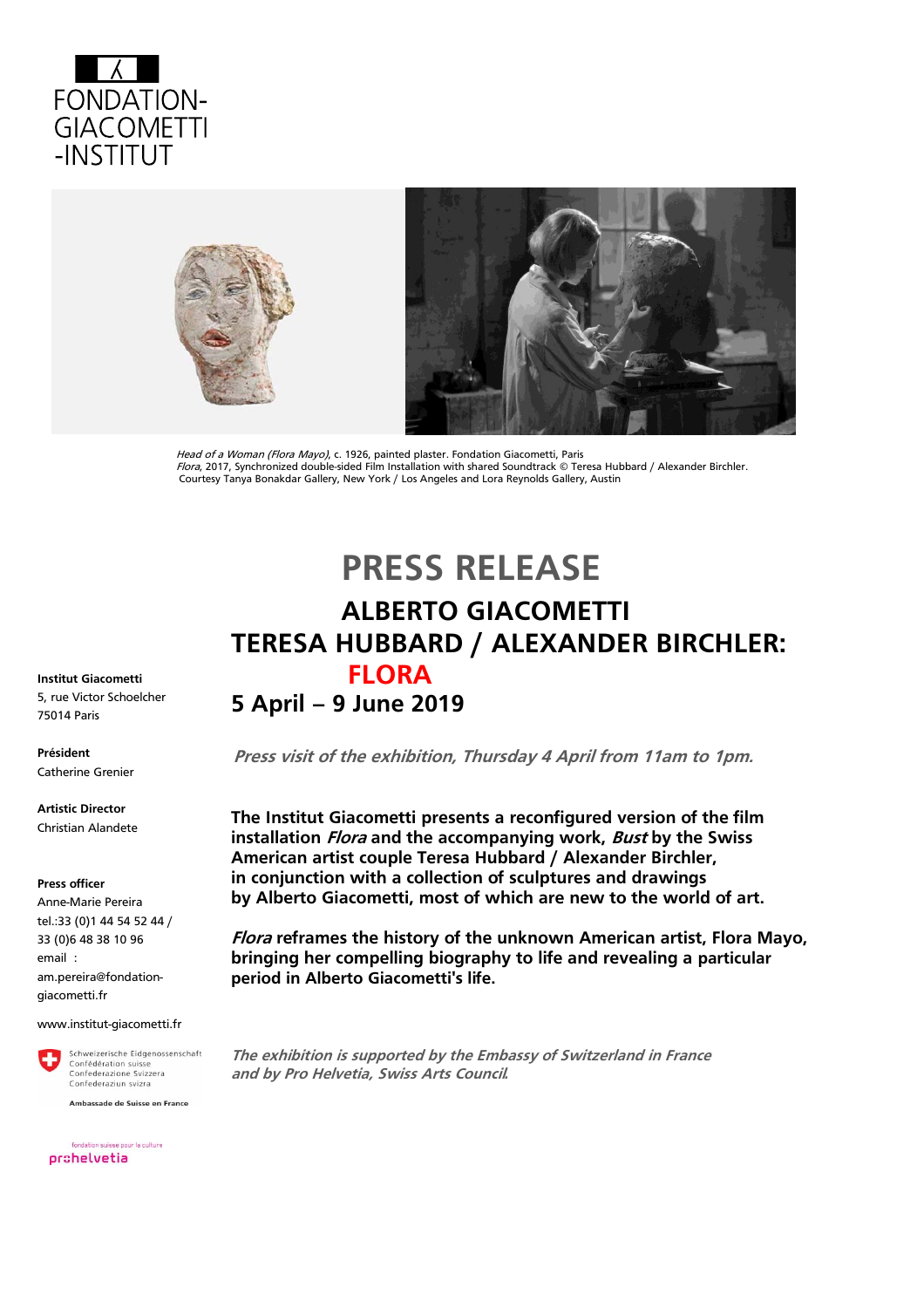

# **FLORA MAYO**

Flora Mayo came to Paris in 1925 to study at the Académie de la Grande Chaumière in Antoine Bourdelle's sculpture class. There she met Alberto Giacometti, with whom she began a romantic relationship. Each of them made a portrait of the other. But the consequences of the Great Depression in the United States put an end to Flora's life as an artist in Paris. With her family ruined, she had to go back to America, and earn her living far from the artistic world, in very precarious conditions: first she worked in a factory, then became a cleaning woman. While Giacometti would become world famous, Flora Mayo's fate has left little trace in the history of art, being limited to a few sexist footnotes in the 1985 biography by James Lord dedicated to Giacometti.

# **THE INSTALLATION**

Flora was first presented at the Swiss Pavilion at the Venice Biennale in 2017. In close collaboration between the artists and the Fondation Giacometti, the installation has been especially adapted for the Institut Giacometti, in dialogue with Giacometti's works from the same period.

The story of Flora Mayo, which Hubbard / Birchler have reconstructed after some outstanding detective work, presents an opportunity for Hubbard / Birchler to discuss the role of women in art history and the writing of art history. Hubbard / Birchler have developed a hybrid form of storytelling which interweaves two forms of cinema: a mostly black and white biopic depicting Flora Mayo's Paris studio and a colour documentary which reconstructs Flora's personal history through the eyes of her son David Mayo. Through a common soundtrack, the artists bring together two distinctive versions of the same story, creating a conversation between a mother and her son and building a bridge between 1927 Paris and present day Los Angeles.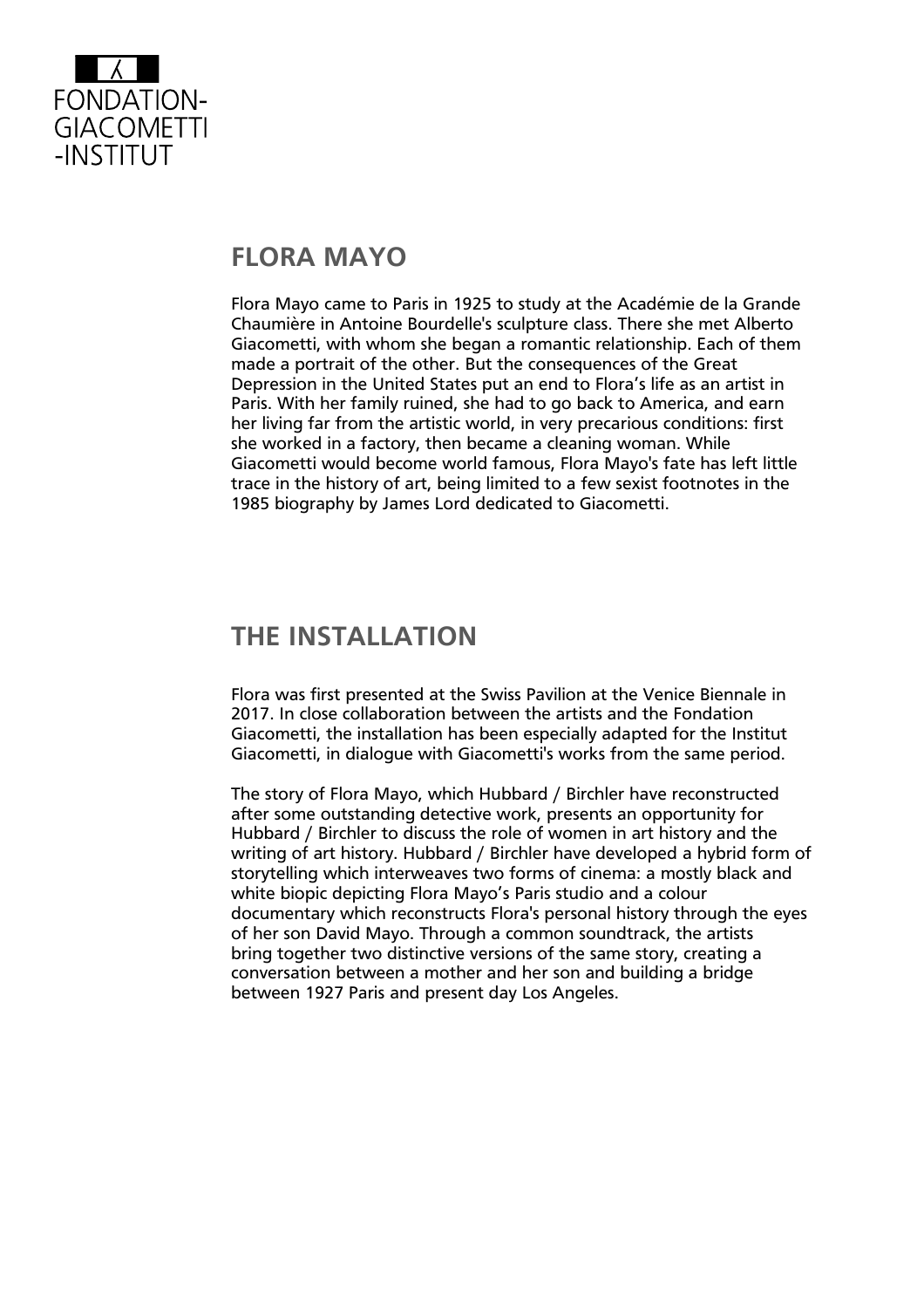

# **THE PORTRAITS ALBERTO GIACOMETTI AND FLORA MAYO**

Central to the exhibition at the Institut Giacometti is to have Tête de Femme, (Flora Mayo) by Alberto Giacometti, exhibited directly alongside Bust, by Hubbard / Birchler. This is the first exhibition in which these two artworks are face-to-face in the presence of each other.

Bust, a reconstruction of Flora Mayo's no longer extant sculpture by Hubbard / Birchler, stems from a historical photograph showing Flora Mayo and Alberto Giacometti sitting on either side of the bust she made of him.

While Flora Mayo's work has been destroyed, Alberto's sculpted portrait of his lover, Tête de Femme (Flora Mayo), is recognised as an important step in the artist's career. It marks a period of transition in his work between the years of training at the Académie de la Grande Chaumière and the flat figures that would ensure his recognition in the artistic and intellectual world.

A selection of previously unseen sculptures and drawings by Alberto Giacometti, created by the artist in the 1920s, show his development from a naturalistic representation of models to a quest for new forms.

**Curator**: Christian Alandete

# **PERMANENT PRESENTATION ALBERTO GIACOMETTI'S STUDIO**

Introducing visitors to the intimate world of the artist's creations, this reconstruction brings together more than sixty original works, and faithfully presents all the studio furniture and walls, painted by Alberto Giacometti.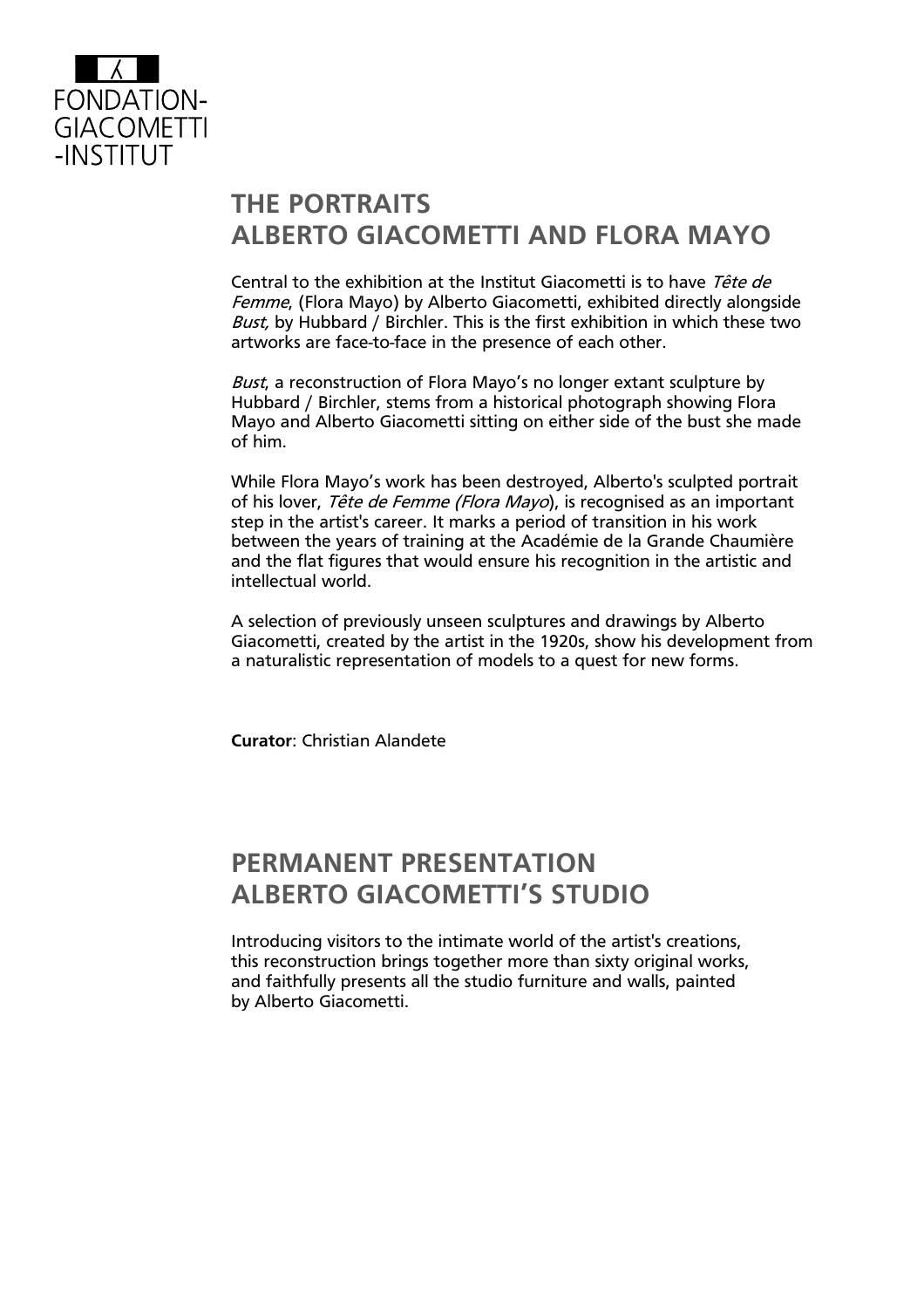

# **AROUND THE EXHIBITION**

### **The catalogue**

A 176-page book with 150 illustrations is published on the occasion of the exhibition by the Fondation Giacometti, Paris / FAGE éditions. Price: €28.

**Guided tours of the Institut** 

**For individuals**: Visit by a guide including the reconstruction of the studio and the temporary exhibition. Duration: 1 hour. Prices: €15, €11.50, €9,50

### **For families**:

Family visit of the Institut with sketching sessions which will allow children (from 6 years old) and adults to discover Alberto Giacometti's universe. Duration: 1 hour on Saturdays at 11:15 am Prices: €6 for children, €10 for adults.

**Follow us on social networking sites**

### **#AlbertoFlora**

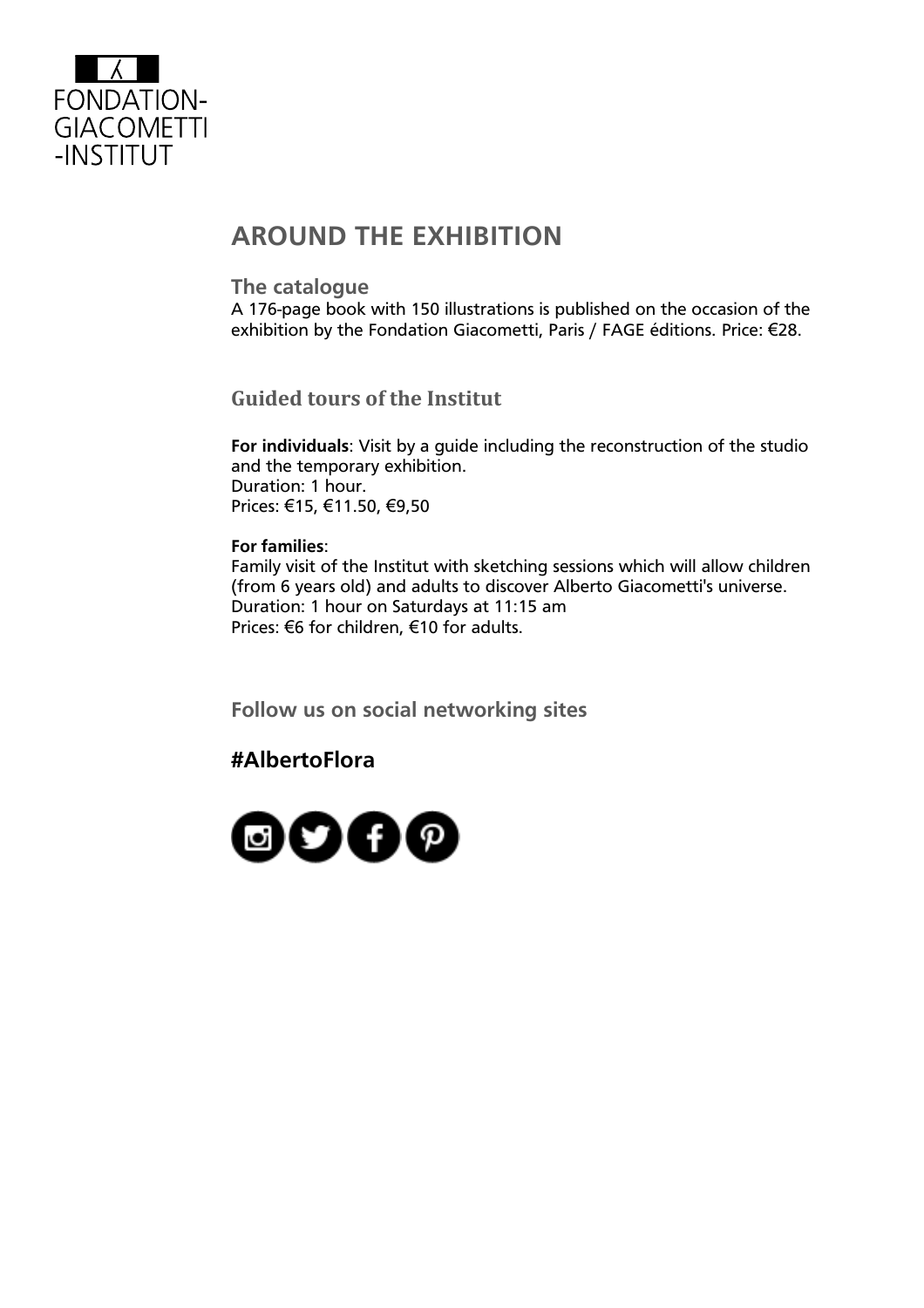

## **BIOGRAPHIES ALBERTO GIACOMETTI (1901-1966)**

Born in 1901 in Stampa, Switzerland, Alberto Giacometti was the son of Giovanni Giacometti, a well-known post-impressionist painter. It was in his father's studio that he was initiated into art, and at the age of 14 he produced his first works: a Still life with apples, in oils, and a sculpted bust of his brother Diego. In 1922, he went to Paris to study at the Académie de la Grande Chaumière with the sculptor Antoine Bourdelle. He learned how to draw models, and became interested in avant-gardist, particularly post-cubist, compositions. In 1929, he began a series of "flat women", which brought him to the attention of the artistic milieu. In 1930, he joined André Breton's movement, and surrealism began to occupy an important place in his creativity: life and death, oneiric visions, ambiguous objects with erotic connotation. In 1935 he began moving away from the surrealists, and developed an intense interest in the human head which remained with him throughout his life.

Having spent the war years in Switzerland, Giacometti returned to Paris, and to his exploration of the human face. His favourite models were drawn from his entourage: Annette, whom he married in 1949, and Diego, who, besides being his brother, was his assistant. Working from nature, his aim was to reconstitute subjects as he saw them. In other cases, the figures were anonymous, and he set them on plinths that isolated them from the ground, or enclosed them in "cages" that constituted virtual spaces. In 1958, invited to submit a project for the Chase Manhattan Plaza in New York, he proposed large-scale representations of three motifs that had been prominent in his work since 1948: an upright female figure, a walking man and a monumental head. In the end, the work was not installed in New York; but at the 1962 Venice biennial, Giacometti presented an initial version of it in bronze, which won the sculpture prize. In January 1966, after successful retrospectives in Zürich, Basel, London and New York, Giacometti, weakened by a cancer, died in hospital in Coire, Switzerland.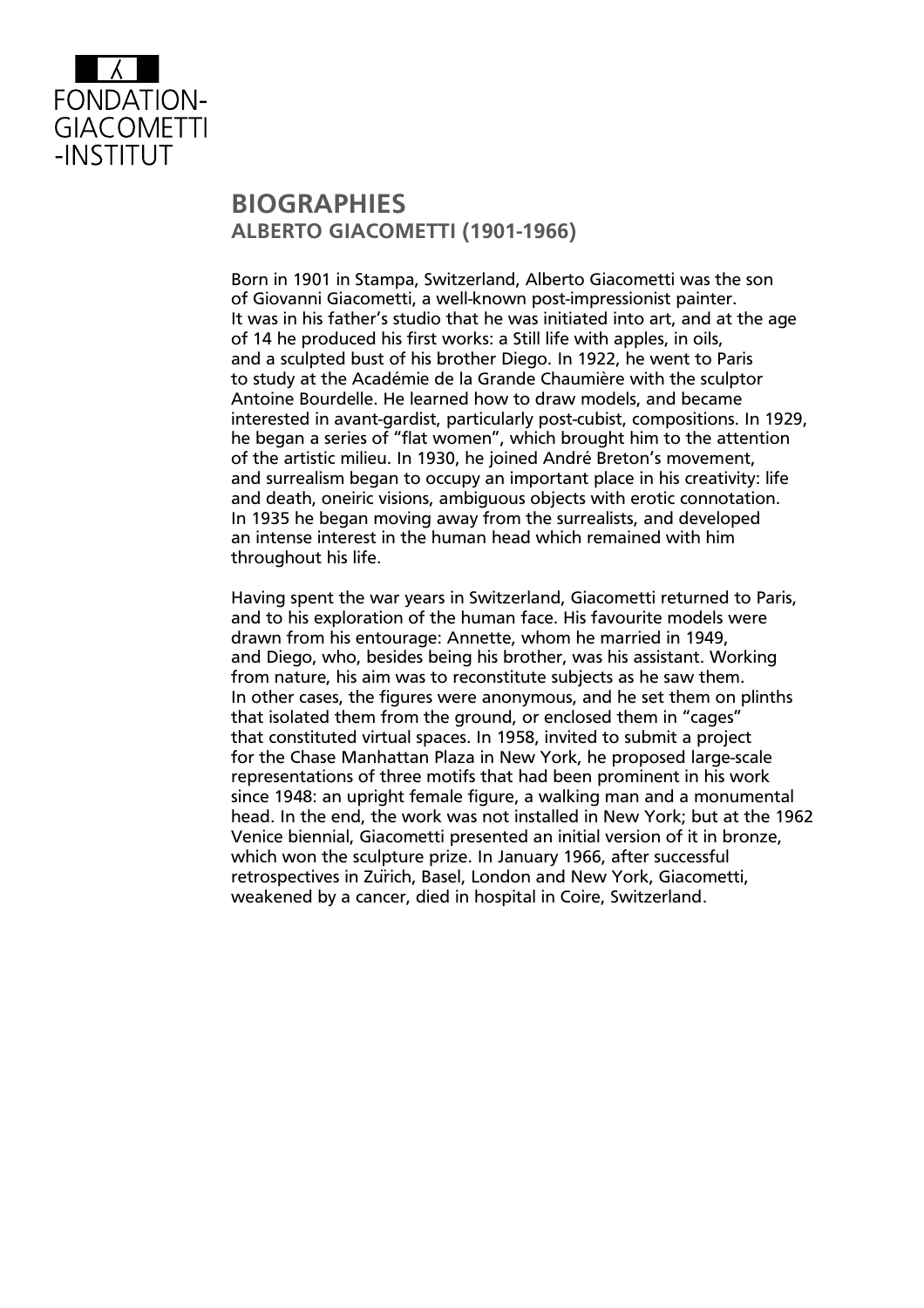

### **TERESA HUBBARD / ALEXANDER BIRCHLER**

**Teresa Hubbard** (Irish/ American/ Swiss) was born in Dublin, Ireland in 1965. She grew up in Australia and attended the Skowhegan School of Painting and Sculpture, Maine, USA as well as the MFA Sculpture Program at Yale University School of Art, New Haven, Connecticut, USA.

**Alexander Birchler** (Swiss) was born in Baden, Switzerland in 1962. He grew up in Switzerland and studied at the Academy of Art and Design Basel and the University of Art and Design, Helsinki, Finland.

**Hubbard / Birchler** began collaborating in 1990 as artists-in-residence at the Banff Centre for the Arts, Canada and later completed graduate degrees at the Nova Scotia College of Art and Design in Halifax, Canada. They currently live and work in Austin, Texas, USA and Berlin, Germany. Hubbard / Birchler's work interweaves forms of reconstruction, reenactment, and documentary into a hybrid form of storytelling. Their projects are research driven and are informed by critical, feminist insights into history and a fascination with the open circuits of social life and memory that sit just outside the frame of an image.

Their solo exhibitions in 2019 include the Los Angeles County Museum of Art, LACMA; the Goetz Collection at the Bavarian Academy of Fine Arts Munich; The Art Gallery of Nova Scotia, Halifax and the Museum of Contemporary Art, Denver. In 2017, they represented Switzerland in the Swiss Pavilion at the 57th Venice Biennale.

Hubbard / Birchler's exhibition history includes venues such as the Museum Sammlung Goetz, Munich; Hamburger Bahnhof, Museum für Gegenwart, Berlin; Irish Museum of Modern Art, Dublin; Kunsthaus Graz; 48<sup>th</sup> and 57<sup>th</sup> Venice Biennale; Modern Art Museum of Fort Worth; Mori Museum Tokyo; Museum of Contemporary Art Chicago; Reina Sofia Museum Madrid; Stedelijk Museum, Amsterdam; Staedel Museum Frankfurt; Tate Museum Liverpool; Tel Aviv Museum of Art and the Whitney Museum of American Art, New York.

Their work is held in numerous collections including the Goetz Collection, Munich; Hirshhorn Museum and Sculpture Garden, Washington D.C.; Kunsthaus Zurich; Kunstmuseum Basel; Los Angeles County Museum of Art (LACMA); Modern Art Museum of Fort Worth; Museum of Contemporary Art, Los Angeles; Museum of Fine Arts Houston; National Museum of Art Osaka and the Pinakothek der Moderne, Munich.

Hubbard / Birchler are Professors in the Department of Art and Art History, College of Fine Arts, at the University of Texas at Austin. In 2017, they were awarded an honorary Doctorate of Fine Arts by the Nova Scotia College of Art and Design University in Halifax, Canada in recognition of their achievements to art and culture. Their work is represented by Tanya Bonakdar Gallery, New York / Los Angeles, Galerie Vera Munro, Hamburg and Lora Reynolds Gallery, Austin.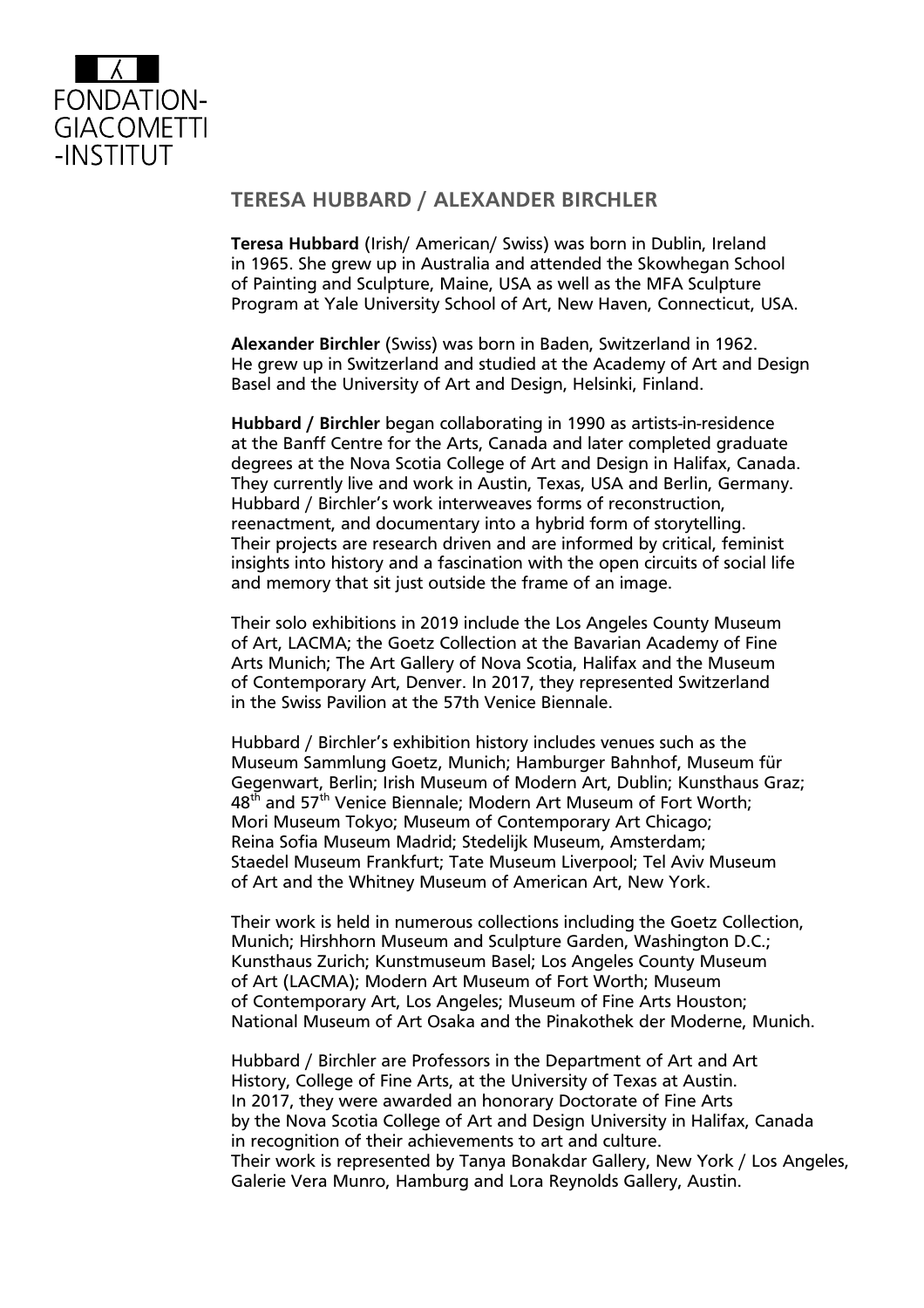

### **CATALOGUE**



**Alberto Giacometti Teresa Hubbard / Alexander Birchler Flora**

Exhibition catalogue published by the Fondation Giacometti, Paris / FAGE éditions, Lyon Bilingual French-English edition 176 pages / 150 illustrations Hardback, square, sewn back **-** 16,5 x 23 cm Price: €28.

SUMMARY **Catherine Grenier** Introduction

**Christian Alandete** 1926 – Head of a woman (Flora Mayo) Notes on a work by Giacometti at the turn of the "Grande Chaumière" years

**Teresa Hubbard / Alexander Birchler** Field notes: Searching for Flora Mayo

**Christina Végh, Teresa Hubbard / Alexander Birchler** Giving Voice, Forming Body. A conversation between Christina Végh, Alexander Birchler and Teresa Hubbard

**Teresa Hubbard / Alexander Birchler** Flora Lewis Mayo Chronology

**Biographies** Alberto Giacometti Teresa Hubbard / Alexander Birchler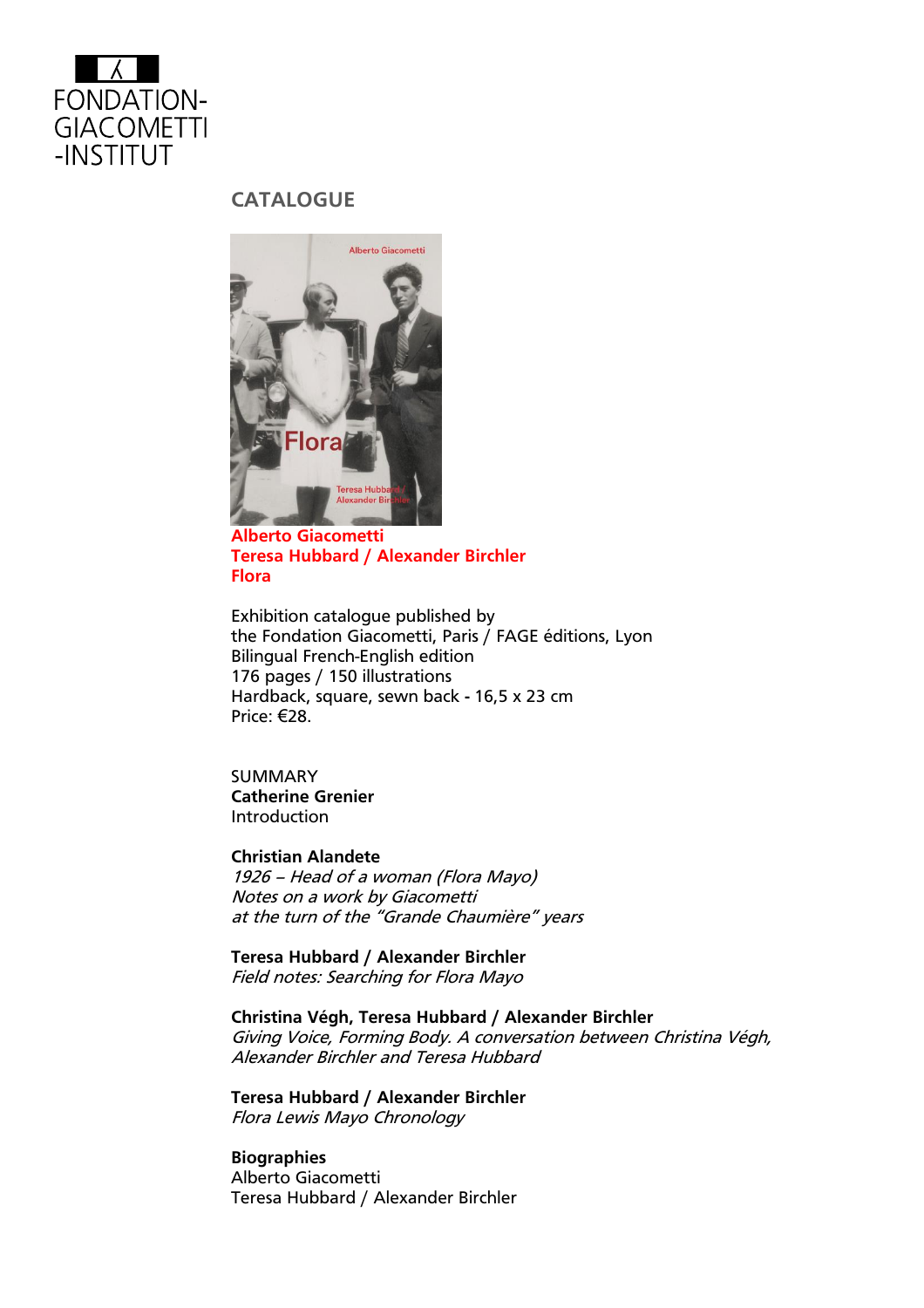

### **EXTRACTS FROM THE CATALOGUE**

**Introduction Catherine Grenier**

(…) Like Giacometti, Mayo arrived in Paris after the revolutionary period of the avant-gardes. At that time, no art school was teaching its students the most innovative forms of art. Bourdelle was a modern classicist, who retained from his master Rodin a romantic impulse, but whose fascination for mythology pushed towards the monumental and the pompous (…).

(…) Giacometti during his last years at the Académie de la Grande Chaumière, simultaneously carried out two types of works: portraits faithfully representing the model, close to the aesthetics of a return to tradition that developed in the 1920s, and neocubists sculptures inspired by Constantin Brancusi, Jacques Lipchitz and Ossip Zadkine. Some of these works, presented in the exhibition, remind us of the context which Mayo lived, and evoke the personality of Giacometti the artist at the time the two artists had a relationship.

Thus, the very original work of Hubbard and Birchler, which made headlines at the 2017 Venice Biennale, has been pursued over the years to give us this installation enriched and totally renewed in its form (…).

**Teresa Hubbard / Alexander Birchler Field notes: Searching for Flora** 

(…) One of the many details we discovered that is not known about Mayo, is that for about a year, between 1932 and 1933, Mayo lived and worked upstairs from Giacometti's rue Hippolyte Maindron studio. They shared the same courtyard with the rickety wooden stairs, which has been photographed and published so many times. In developing our exhibition, we have envisioned a redux of sorts—a physical and historical proximity echoing 1932, with the recently reconstructed Giacometti studio downstairs at the Institute and the story of Flora Mayo unfolding upstairs (…)

(…) Central to our exhibition at the Giacometti Institute is also the opportunity to have Tête de Femme (Flora Mayo) exhibited directly alongside *Bust*, a work which stems from our physical and conceptual reconstruction of Mayo's destroyed bust portrait of Giacometti. Here again, we find ourselves thinking about a doubling, mirroring or redux around the same time Giacometti was making a portrait of Flora Mayo, she was making a portrait of him. This is the first exhibition in which these two objects are in the presence of each other (…).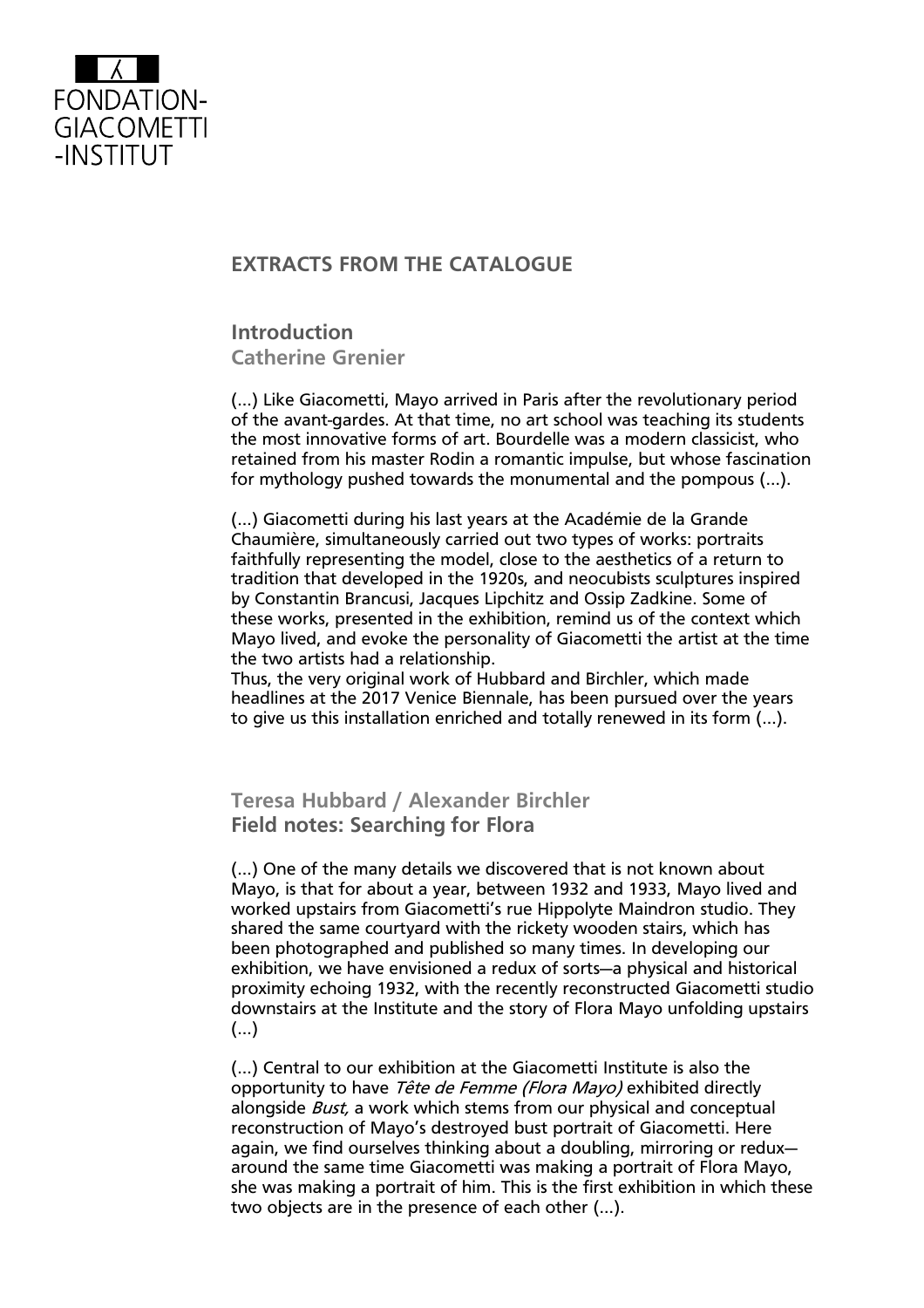

**Christian Alandete**  1926 - Head of a Woman (Flora Mayo) Notes on a work by Giacometti at the turn of the "Grande Chaumière" years

(…) Giacometti exhibited for the first time at the Salon des Tuileries had just exhibited two new pieces in the Salon de Tuileries 1926: a composition reminiscent of African arts representing a stylised couple whose sexual attributes are expressed with schematic forms (The Couple) and *Head of a Woman,* a rather radical portrait of Flora Mayo, that seems to leave aside three-dimensionality for the benefit of a flat engraved figure. Giacometti had just realized that, although three dimensional a head is only ever visible in two dimensions, therefore flat.

That same year was the beginning of the romance between Giacometti and Mayo (…) who had moved from classmates to lovers. That tumultuous relationship however was likely to have stimulated the young artist's creativity as, in the portrait of the young woman, he freed himself from Bourdelle's teaching and its naturalism to begin a more personal quest that eventually saw him joining the family of the moderns. The plasterwork is sculpted in a style both primitive and resolutely contemporary. The artist has hollowed with a penknife the features of his model on the lightly polished surface that sketches the outlines of the faces while the back of the sculpture has been left completely rough, as unfinished. The face is partially enhanced with primary colours: the lips are underlined with a vermillion red, the eyes marked with pale blue, the cheeks lightly rose-tinted, and the hair keeps the traces of a blond shade, as if the artist wanted to palliate the lack of realism of the representation with a colouring close to reality. From the beginning Giacometti considered polychrome a determining element of sculpture. "The idea of a non-painted sculpture has always seemed absurd to me, even at the beginning. I used to invite the model to my place, and I painted the plaster from nature"(…).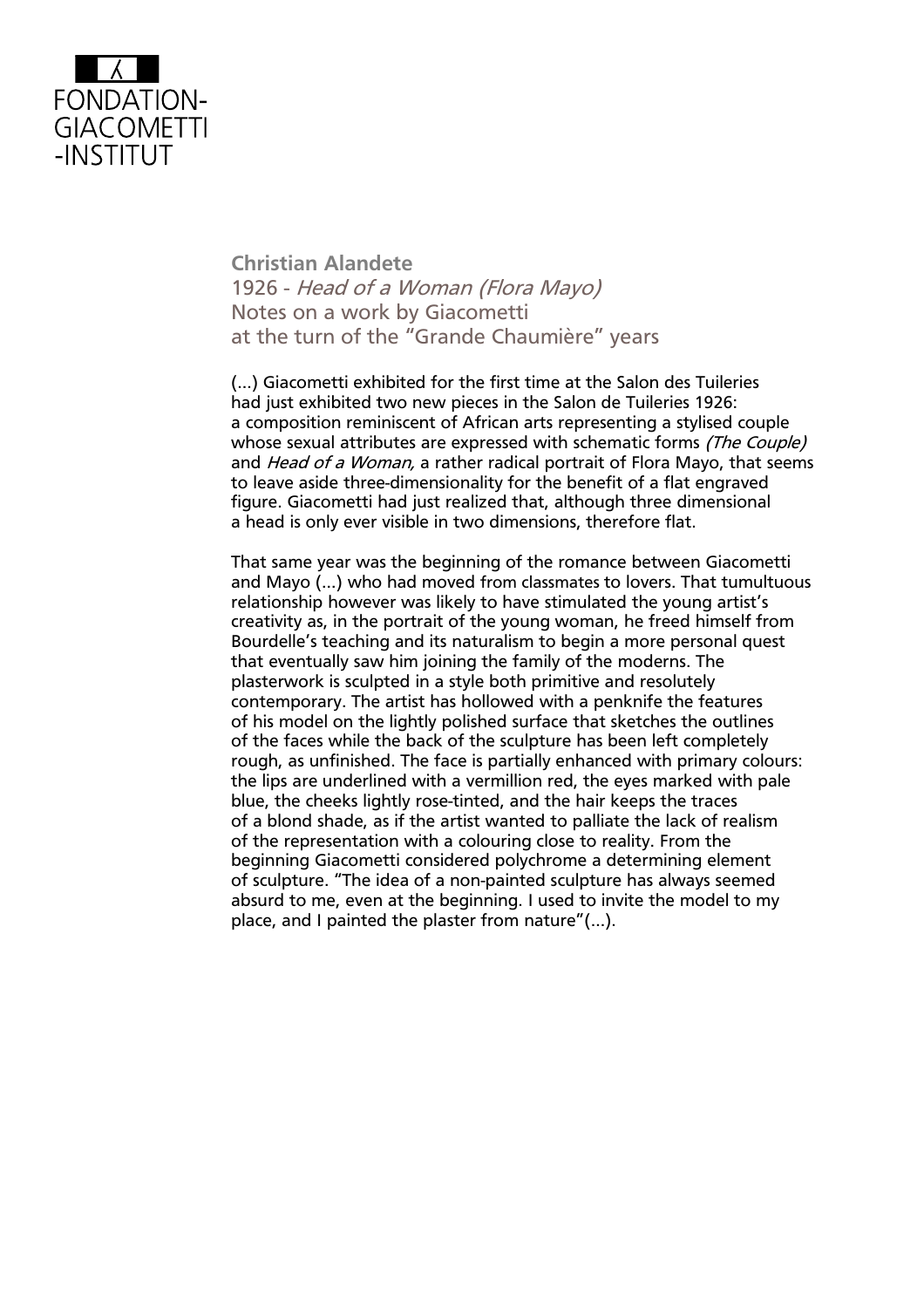

### **INSTITUT GIACOMETTI**

The Institut Giacometti is a new permanent place devoted to exhibitions and to research in art history and pedagogy. Chaired by Catherine Grenier, the director of the Fondation Giacometti since 2014, it is a museum on a human scale, enabling the visitor to get close to the works. The Institut Giacometti is an exhibition space, a place of reference for the oeuvre of Alberto Giacometti, a research centre in art history specialising in modern art practices (1900-1970) and a place for discovery accessible to all public. An exceptional reconstruction of Alberto Giacometti's studio, whose elements, in their entirety, had been kept by his widow, Annette Giacometti, is on permanent display. Among these elements are several very fragile plaster and clay pieces, some of them not shown previously in public, as well as the furniture and the walls painted by the artist. Its ambition is to refresh the way we look at the work of the artist, and at the creative period in which he was involved. The programme for research and teaching is open to researchers, students and art lovers. Conferences, symposiums and master classes give a platform to art historians and curators who present their works and the current state of research.

#### PRACTICAL INFORMATION

**Institut Giacometti** 5, Rue Victor Schoelcher 75014 Paris

Visits by on-line reservation only at: [www.fondation-giacometti.fr/institut](http://www.fondation-giacometti.fr/institut)

Price: 8.5 euros Reduced price: 5 and 3 euros

Open from Tuesday to Sunday with on-line reservation Closed on Monday Daily guided visits for individuals and on request for groups

#### PROGRAMMATION

**Alberto Giacometti HISTOIRE DE CORPS** Curator: Catherine Grenier 5 July – 27 October 2019